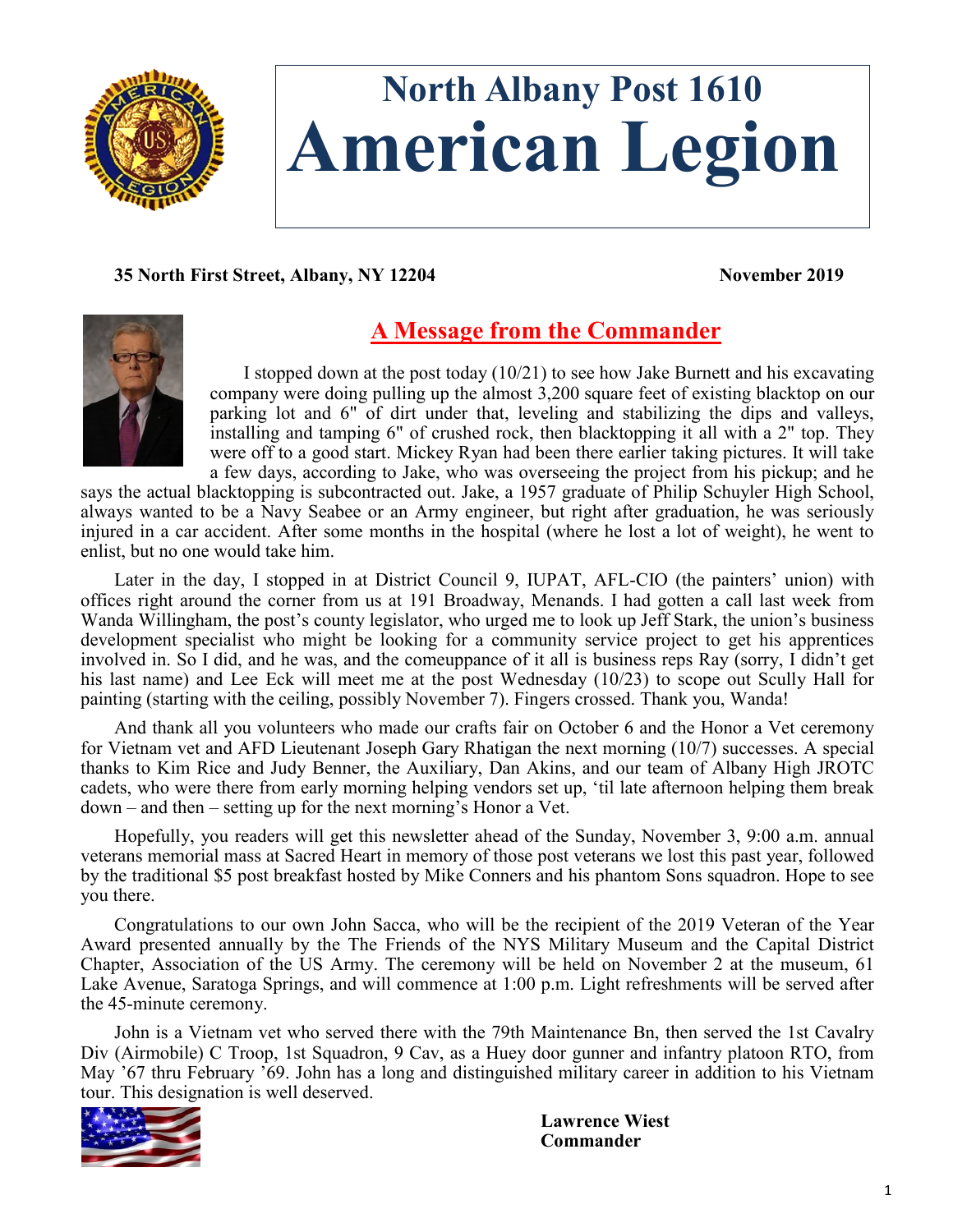# **Auxiliary News**

First of all, HAPPY BIRTHDAY TO THE AMERICAN LEGION AUXILIARY! We will be 100 years old on November 10! What an honor to be part of this historic organization. Don't you know someone that would like to join us and continue promoting our accomplishments in servicing our veterans and their families?

As our Auxiliary year begins, I encourage everyone to start thinking about the Auxiliary Santa and Mrs. Claus children's party on December 8. Please save the date and invite your friends with young children or grandchildren to come to the Post. We are planning on having the kids decorate Christmas cookies, play games, use the photo booth, get face painted by Honkers the Clown and tell Santa what they want for Christmas. Santa will give them a gift (if adult brings wrapped gift, same as last year). Reservations will be required. Watch for more details in December newsletter.

We are doing a Reverse Advent Calendar at our December meeting. Everyone is asked to bring food to donate to the food pantry at the Stratton VA Medical Center. The food items can be dropped off at the Post Bar in the designated box.

It is also time for the Toys for Tots campaign. Watch for box at the Post for new unwrapped toys. Please help us to make many kids have a nice Christmas!

Several of our members attended the 3rd District Fall Conference on October 16. We were able to hear about many ideas from our NYS Auxiliary officers. This year the Presidents' project is Stop Soldier Suicide. It is the first national, veteran founded and led, nonprofit with free resources and support tailored to veterans' specific needs, whether past or present military and their families. Their website is [stopsoldiersuicide.org.](https://stopsoldiersuicide.org/) Did you know that 20 veterans and active duty service members take their lives every day? That is one suicide every 27 minutes.

Also, Holiday Gift Shop program at Stratton VA Medical Center will be held on Wednesday, December 4. We will meet on 7D in the Volunteer Service Office. If you are interested, be there at 10:00 a.m. Any question, just call Judy Benner at 518-817-1240.

I hope everyone will attend the Veterans

Day Parade in Albany on November.11. The parade steps off at 11:00 a.m. All Legion, SAL, and Auxiliary members are invited to walk with the Albany County Legion contingent.

Your dues for this 2019-2020 year are now due. We are hoping to meet our goal of 100% by December 1. In order to accomplish this, we are asking everyone to send in their check to Jan Precopia, 1160 New Scotland Rd., Albany, NY 12208, at your earliest opportunity, or send to the Post, 35 North First St., Albany, NY 12204. Dues are still \$25 and \$8 for junior members.

If you have questions about any of this information, just email me at [judybenner13@gmail.com.](mailto:judybenner13@gmail.com)

#### **Judith Benner President**

# **Veterans Memorial Mass and Breakfast**

The annual Veterans Memorial Mass will be held on Sunday, November 3, at 9 a.m. at Sacred Heart Church. Breakfast at the Post will follow Mass. The cost for breakfast is \$5.00.

# **Bingo at the VA**

Bingo will be held at the Stratton VA Medical Center on Monday, November 18. It is held on the 9th floor and begins at 2:45 p.m. For more information or to volunteer, contact Diane Maguire at 518-209-0497 or via email, [dmaguire520@nycap.rr.com.](mailto:dmaguire520@nycap.rr.com)

# **Toys for Tots**

The 2019 Toys for Tots Campaign has begun! The campaign will run to December 14. The Post will once again be a drop-off site. Two drop-off boxes will be at the Post. Please bring new, unwrapped toys. Let's all make this a great Christmas for the children of the Capital District. Please contact Kim Rice (518-465-1402) if you have questions about the campaign.

MARINE CORPS RESERVE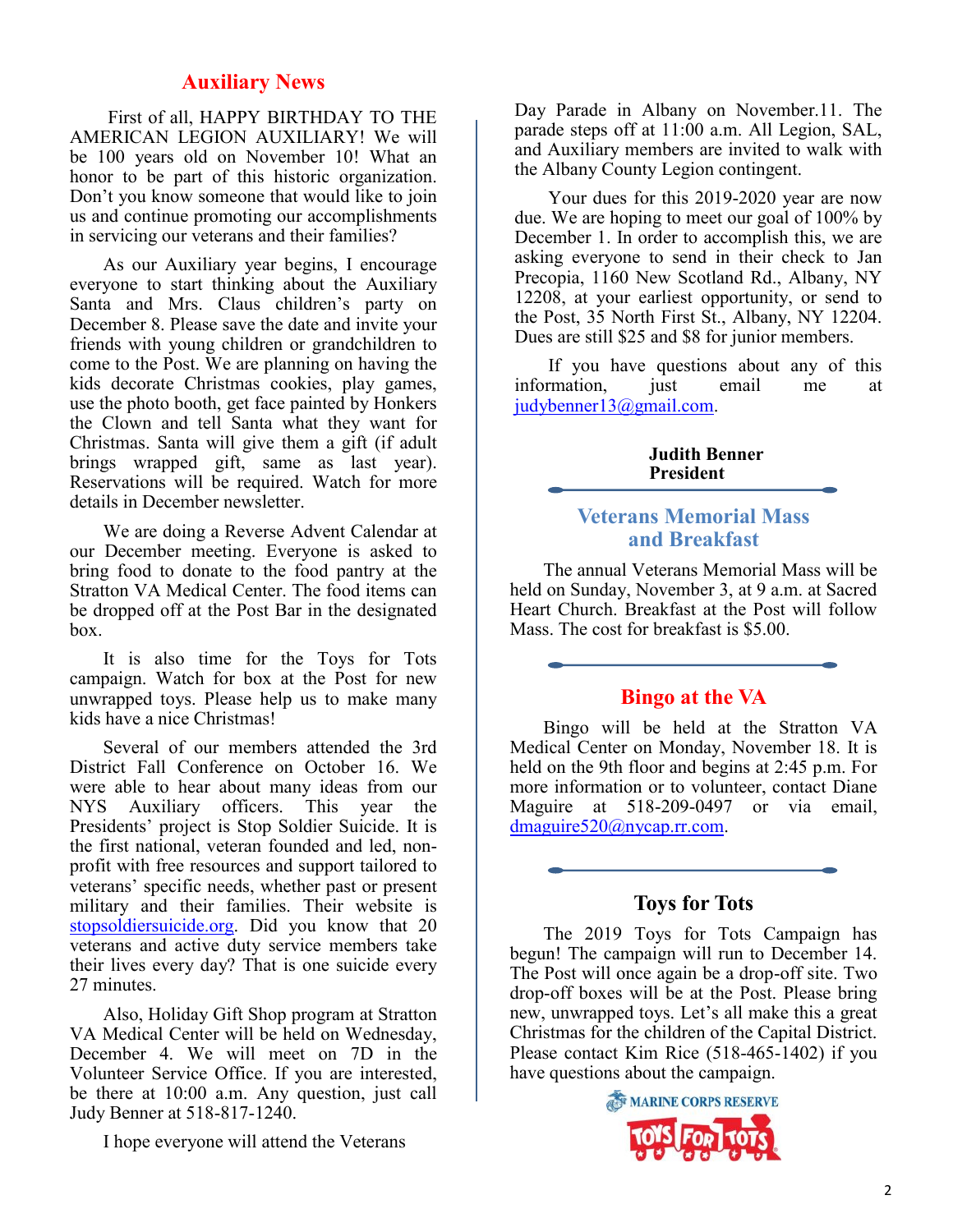# **Chaplain's News**

#### **Deceased**:

Donald H. Sommers, Legion – June 2

If you know of anyone who is sick or has passed, please contact our Chaplains Charles Lossi at 518-438-6336 or JoAnn DeLisle at 518-426-8463 or [jodee4444@hotmail.com](mailto:jodee4444@hotmail.com) or newsletter editor Gretchen Riley, 518-526-8753 or [ghodges220@yahoo.com.](mailto:ghodges220@yahoo.com)

### **Care Packages to Service Members**

Once again, the Auxiliary will be preparing to send domestic or international care packages to active duty service members. If you have a family member (or friend) or know of a family member who would like to request their loved one receive a package, please contact Sheila Savage at [sheilasavage1618@gmail.com](mailto:sheilasavage1618@gmail.com) or (518) 221-3729. Thank you.

# **Election Day—Don't forget to Vote!**

Election Day is November 5. Exercise your right to vote!



Your Commander is in desperate need of a Membership Chair.

We are also looking for a House Chairman for the Post. If interested in either of these

positions, please contact Larry Wiest, our Post Commander at 518-434-6438.

The Post is still on the hunt for bartenders. If interested, please call Bar Chair Mick Ryan at 518-522-3486. Legionnaires, Auxiliary and SONs are all eligible to bartend. On-the-job training provided!

# **Post Hours**

Normal hours have resumed at the Post: Monday: Closed Tuesday through Friday: 2 p.m. to 10 p.m. Saturday and Sunday: 12 p.m. to 10 p.m.

# **Are You Ready for Some Football?**



Football season has begun. Come hang out at the Post and watch some football games. Doors open at Noon.



**Pictures from recent Post events**